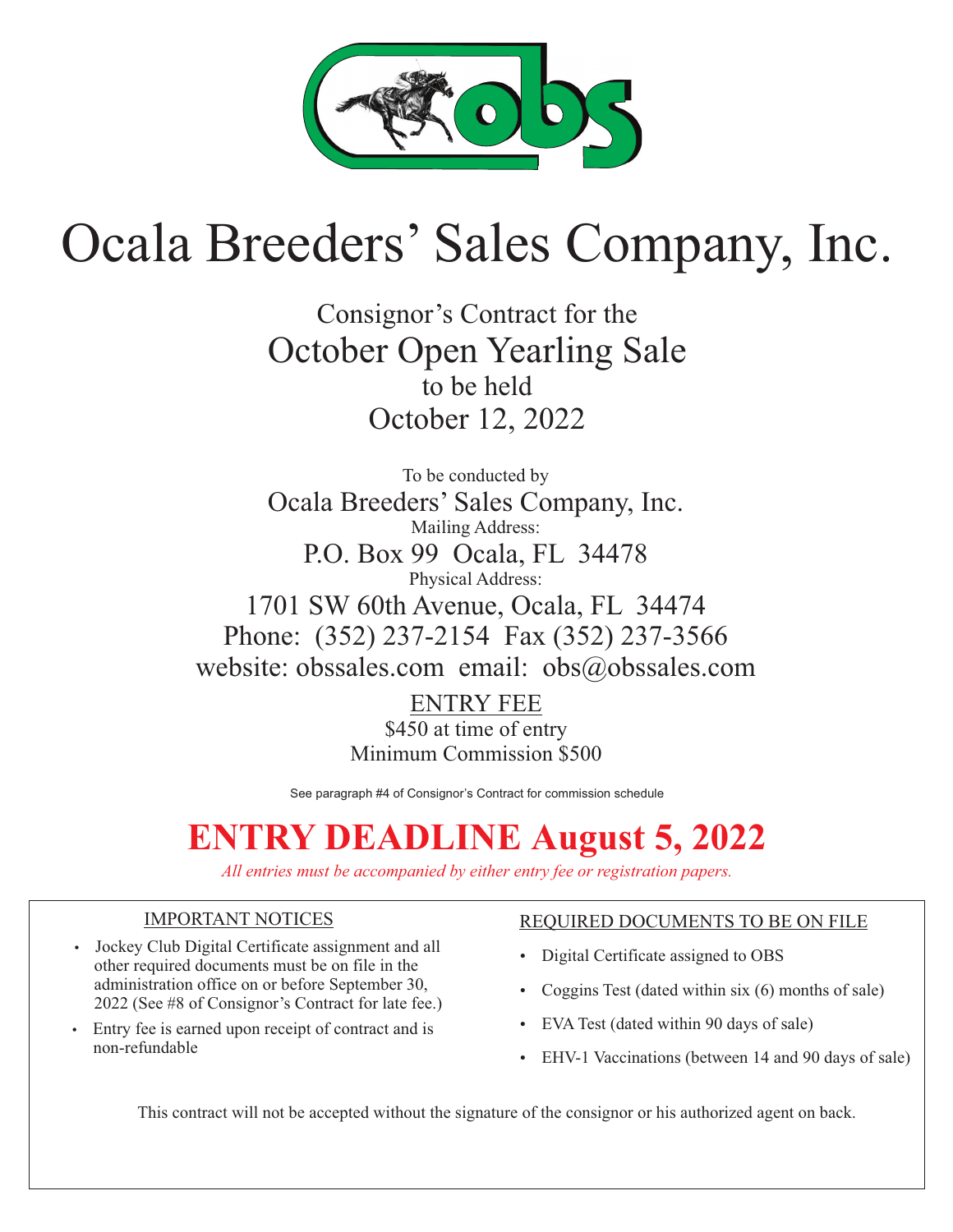## OBS Open Yearlings October 12, 2022

| NAME<br>ADDRESS<br>EMAIL <b>EXAMPLE 2008</b><br><b>Consignor Information</b><br>TO BE SOLD IN<br>$EMAIL$<br>Please be sure to have all required paperwork on file with OBS prior to the appropriate deadlines.<br>All entries must be accompanied by Jockey Club Certificates or Entry Fee. Entry Fees and Nomination Fees may be<br>paid by Visa, Master Card or Discover Card.<br>Please read and sign the Consignor's Contract on the back page of this form.<br>Please be sure to complete the Authorized Agent Form below.<br><b>Authorized Agent</b><br>DATE PARTIES<br>(This form must be notarized)<br>To: OCALA BREEDERS' SALES CO., INC.<br>Print Name<br>to act for me in the 2022 OPEN OCTOBER YEARLING SALE. Said appointee, as my duly appointed and authorized agent, shall have full<br>power and authority to act for me in any and all matters in connection with or arising out of the sale of horses at the aforementioned sale. Said<br>agent is further authorized to execute any and all documents in connection with the states and receive any and all funds and to do all things<br>incidental to and in furtherance of the sale of horses. I authorize the payment of all proceeds of sale to my agent. This agency is revocable only<br>in writing, prior to date of sale.<br>Signature<br>Subscribed and sworn to before me this<br>Print Name | <b>Owner Information</b> |  |  |
|-----------------------------------------------------------------------------------------------------------------------------------------------------------------------------------------------------------------------------------------------------------------------------------------------------------------------------------------------------------------------------------------------------------------------------------------------------------------------------------------------------------------------------------------------------------------------------------------------------------------------------------------------------------------------------------------------------------------------------------------------------------------------------------------------------------------------------------------------------------------------------------------------------------------------------------------------------------------------------------------------------------------------------------------------------------------------------------------------------------------------------------------------------------------------------------------------------------------------------------------------------------------------------------------------------------------------------------------------------------------------------|--------------------------|--|--|
|                                                                                                                                                                                                                                                                                                                                                                                                                                                                                                                                                                                                                                                                                                                                                                                                                                                                                                                                                                                                                                                                                                                                                                                                                                                                                                                                                                             |                          |  |  |
|                                                                                                                                                                                                                                                                                                                                                                                                                                                                                                                                                                                                                                                                                                                                                                                                                                                                                                                                                                                                                                                                                                                                                                                                                                                                                                                                                                             |                          |  |  |
|                                                                                                                                                                                                                                                                                                                                                                                                                                                                                                                                                                                                                                                                                                                                                                                                                                                                                                                                                                                                                                                                                                                                                                                                                                                                                                                                                                             |                          |  |  |
|                                                                                                                                                                                                                                                                                                                                                                                                                                                                                                                                                                                                                                                                                                                                                                                                                                                                                                                                                                                                                                                                                                                                                                                                                                                                                                                                                                             |                          |  |  |
|                                                                                                                                                                                                                                                                                                                                                                                                                                                                                                                                                                                                                                                                                                                                                                                                                                                                                                                                                                                                                                                                                                                                                                                                                                                                                                                                                                             |                          |  |  |
|                                                                                                                                                                                                                                                                                                                                                                                                                                                                                                                                                                                                                                                                                                                                                                                                                                                                                                                                                                                                                                                                                                                                                                                                                                                                                                                                                                             |                          |  |  |
|                                                                                                                                                                                                                                                                                                                                                                                                                                                                                                                                                                                                                                                                                                                                                                                                                                                                                                                                                                                                                                                                                                                                                                                                                                                                                                                                                                             |                          |  |  |
|                                                                                                                                                                                                                                                                                                                                                                                                                                                                                                                                                                                                                                                                                                                                                                                                                                                                                                                                                                                                                                                                                                                                                                                                                                                                                                                                                                             |                          |  |  |
|                                                                                                                                                                                                                                                                                                                                                                                                                                                                                                                                                                                                                                                                                                                                                                                                                                                                                                                                                                                                                                                                                                                                                                                                                                                                                                                                                                             |                          |  |  |
|                                                                                                                                                                                                                                                                                                                                                                                                                                                                                                                                                                                                                                                                                                                                                                                                                                                                                                                                                                                                                                                                                                                                                                                                                                                                                                                                                                             |                          |  |  |
|                                                                                                                                                                                                                                                                                                                                                                                                                                                                                                                                                                                                                                                                                                                                                                                                                                                                                                                                                                                                                                                                                                                                                                                                                                                                                                                                                                             |                          |  |  |
|                                                                                                                                                                                                                                                                                                                                                                                                                                                                                                                                                                                                                                                                                                                                                                                                                                                                                                                                                                                                                                                                                                                                                                                                                                                                                                                                                                             |                          |  |  |
|                                                                                                                                                                                                                                                                                                                                                                                                                                                                                                                                                                                                                                                                                                                                                                                                                                                                                                                                                                                                                                                                                                                                                                                                                                                                                                                                                                             |                          |  |  |
|                                                                                                                                                                                                                                                                                                                                                                                                                                                                                                                                                                                                                                                                                                                                                                                                                                                                                                                                                                                                                                                                                                                                                                                                                                                                                                                                                                             |                          |  |  |
|                                                                                                                                                                                                                                                                                                                                                                                                                                                                                                                                                                                                                                                                                                                                                                                                                                                                                                                                                                                                                                                                                                                                                                                                                                                                                                                                                                             |                          |  |  |
|                                                                                                                                                                                                                                                                                                                                                                                                                                                                                                                                                                                                                                                                                                                                                                                                                                                                                                                                                                                                                                                                                                                                                                                                                                                                                                                                                                             |                          |  |  |
|                                                                                                                                                                                                                                                                                                                                                                                                                                                                                                                                                                                                                                                                                                                                                                                                                                                                                                                                                                                                                                                                                                                                                                                                                                                                                                                                                                             |                          |  |  |

**County** 

\_\_\_\_\_\_\_\_\_\_\_\_\_\_\_\_\_\_\_\_\_\_\_\_\_\_\_\_\_\_\_\_\_\_\_\_\_\_\_\_\_\_\_\_\_\_\_\_\_\_\_

Phone Email

Address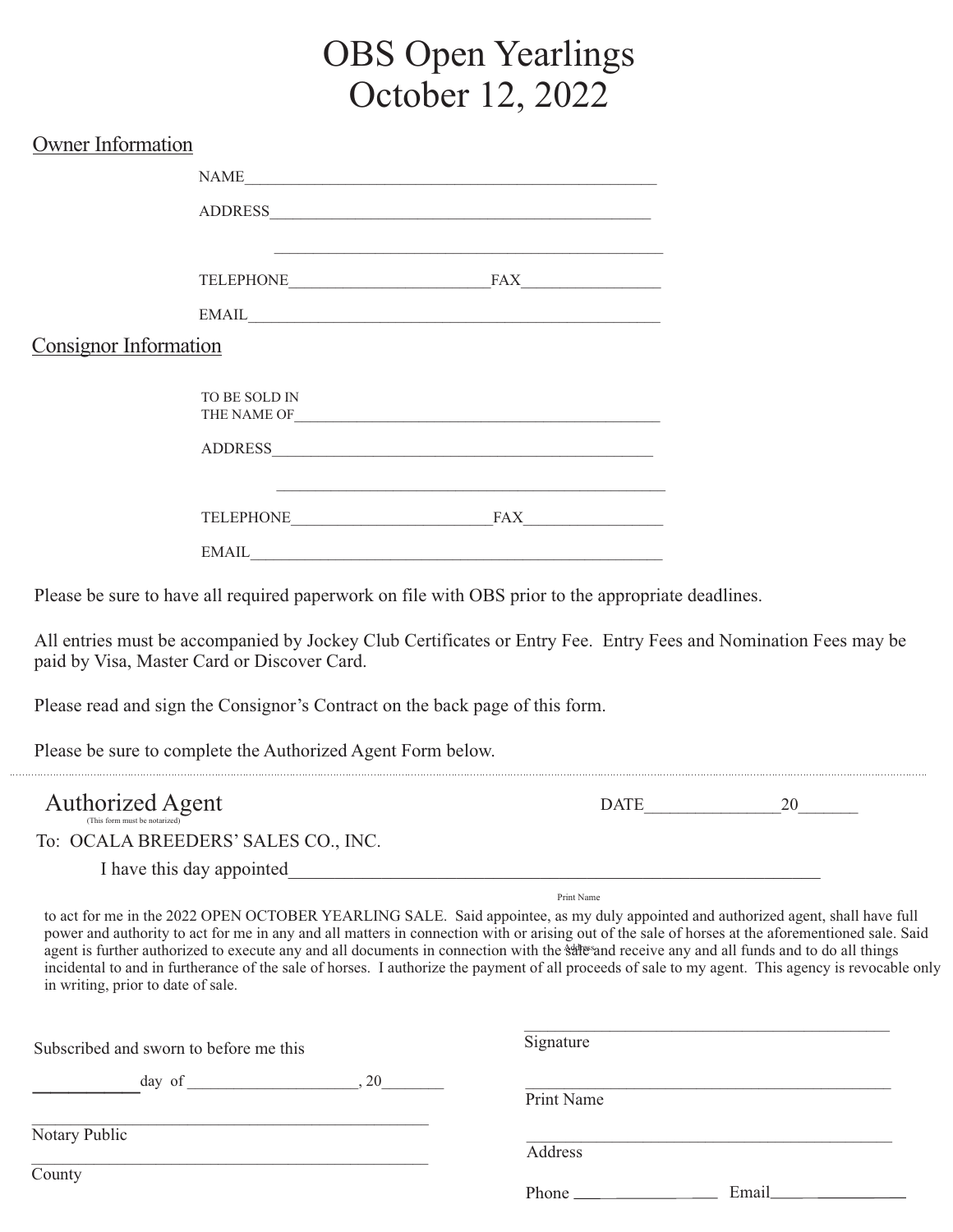### OPEN YEARLINGS 2022

| PD                        | Name                             | Date Foaled<br>Color Sex<br>$\overline{D}$<br>Y<br>M | Sire | Dam      |
|---------------------------|----------------------------------|------------------------------------------------------|------|----------|
|                           |                                  |                                                      |      |          |
| $\overline{JC}$           | State Foaled In Reg. State Bred? | Owner                                                |      | Dam Sire |
| <b>Stakes Engagements</b> |                                  |                                                      |      |          |
|                           |                                  |                                                      |      |          |
|                           |                                  | Date Foaled<br>Color Sex                             |      | Dam      |
| PD                        | Name                             | Υ<br>M<br>D                                          | Sire |          |
| $\overline{JC}$           | State Foaled In Reg. State Bred? | Owner                                                |      | Dam Sire |
| Stakes Engagements        |                                  |                                                      |      |          |
|                           |                                  |                                                      |      |          |
| PD                        | Name                             | Date Foaled<br>Color Sex<br>$\overline{D}$<br>M<br>Y | Sire | Dam      |
| $\overline{JC}$           | State Foaled In Reg. State Bred? | Owner                                                |      | Dam Sire |
| <b>Stakes Engagements</b> |                                  |                                                      |      |          |
|                           |                                  |                                                      |      |          |
| PD                        | Name                             | Date Foaled<br>Color Sex<br>D<br>Y<br>M              | Sire | Dam      |
| $J\overline{C}$           | State Foaled In Reg. State Bred? | Owner                                                |      | Dam Sire |
| <b>Stakes Engagements</b> |                                  |                                                      |      |          |
|                           |                                  |                                                      |      |          |
| PD                        | Name                             | Date Foaled<br>Color Sex<br>Y<br>D<br>M              | Sire | Dam      |
| JС                        | State Foaled In Reg. State Bred? | Owner                                                |      | Dam Sire |
| <b>Stakes Engagements</b> |                                  |                                                      |      |          |
|                           |                                  |                                                      |      |          |
| PD                        | Name                             | Date Foaled<br>Color Sex<br>$\overline{D}$<br>Y<br>M | Sire | Dam      |
| $\overline{\text{JC}}$    | State Foaled In Reg. State Bred? | Owner                                                |      | Dam Sire |
| <b>Stakes Engagements</b> |                                  |                                                      |      |          |
|                           |                                  |                                                      |      |          |
| PD                        | Name                             | Date Foaled<br>Color Sex<br>D<br>M<br>Y              | Sire | Dam      |
|                           | State Foaled In Reg. State Bred? | Owner                                                |      | Dam Sire |

Stakes Engagements

 $\mathbf{I}$